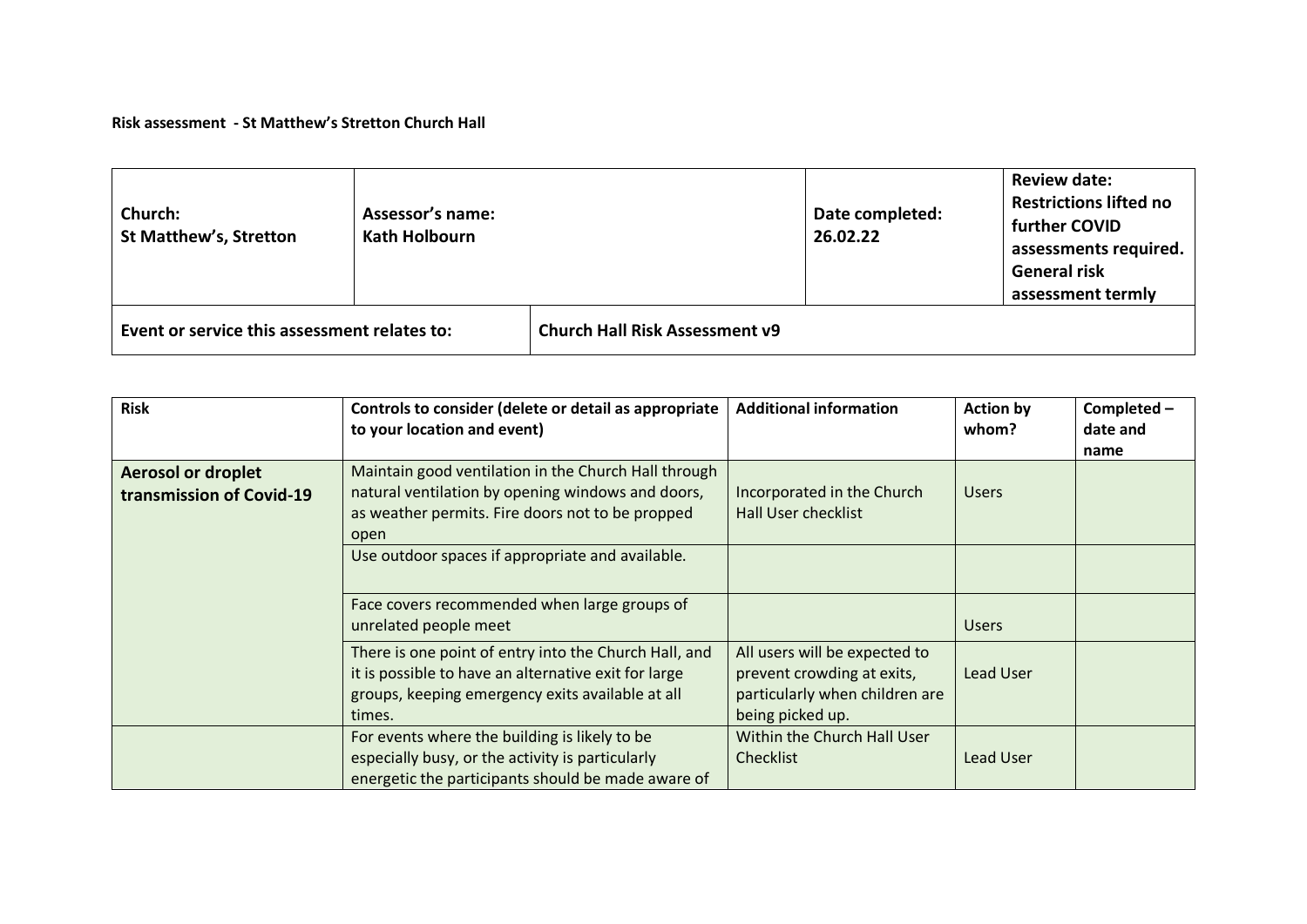| <b>Risk</b>                    | Controls to consider (delete or detail as appropriate<br>to your location and event) | <b>Additional information</b> | <b>Action by</b><br>whom? | Completed -<br>date and |
|--------------------------------|--------------------------------------------------------------------------------------|-------------------------------|---------------------------|-------------------------|
|                                |                                                                                      |                               |                           | name                    |
|                                | the risks of transmission, whilst COVID rates are                                    |                               |                           |                         |
|                                | high.                                                                                |                               |                           |                         |
| <b>Surface transmission of</b> | Hand sanitisers should be provided by regular users                                  | Within the Church Hall User   |                           |                         |
| <b>Covid-19 and General</b>    | for their staff/children. Meeting and casual users will                              | checklist                     | Lead User                 |                         |
| <b>Hygiene</b>                 | be reminded to bring hand sanitiser with them                                        |                               |                           |                         |
|                                | Good hygiene and cleaning of the building is                                         | Explicit guide within the     | Lead User &               |                         |
|                                | essential. Regular users are expected to comply with                                 | Church Hall User checklist.   | monitored by              |                         |
|                                | the Hall User guidance which explicitly states the                                   |                               | Church Hall               |                         |
|                                | cleaning to be undertaken. All Users must clean up                                   | A weekly clean is undertaken  | Management                |                         |
|                                | after use and are expected to clean all frequently                                   | by the Hall cleaner           | Committee                 |                         |
|                                | touched surfaces on conclusion of their activity.                                    |                               |                           |                         |
|                                | General tidiness - reducing clutter enables effective                                |                               |                           |                         |
|                                | cleaning so each User is required to ensure nothing                                  |                               | Lead User                 |                         |
|                                | is left in the Hall at the end of their session and                                  |                               |                           |                         |
|                                | allocated cupboard space is not exceeded.                                            |                               |                           |                         |
|                                | Noticeboards - only display essential information                                    |                               |                           |                         |
|                                | and all notices must be laminated. Laminated                                         |                               | Lead User                 |                         |
|                                | artwork can be displayed                                                             |                               |                           |                         |
|                                | In the toilet facilities, an adequate supply of soap                                 |                               | Cleaner to top            |                         |
|                                | and disposable hand towels are provided, and a bin                                   |                               | up                        |                         |
|                                | for towels is available.                                                             |                               |                           |                         |
|                                | Ensure all waste receptacles have disposable liners                                  |                               | Lead User                 |                         |
|                                | (e.g. polythene bin bags) to reduce the risk to those                                |                               |                           |                         |
|                                | responsible for removing them. All rubbish to be                                     |                               |                           |                         |
|                                | removed after each session                                                           |                               |                           |                         |
|                                | Kitchen fridge-freezer - is owned by a specific User                                 |                               |                           |                         |
|                                | and will not be used by other users without their                                    |                               | Fridge owner              |                         |
|                                | specific permission. The User is responsible for                                     |                               |                           |                         |
|                                | ensuring weekly cleaning; general cleanliness and                                    |                               |                           |                         |